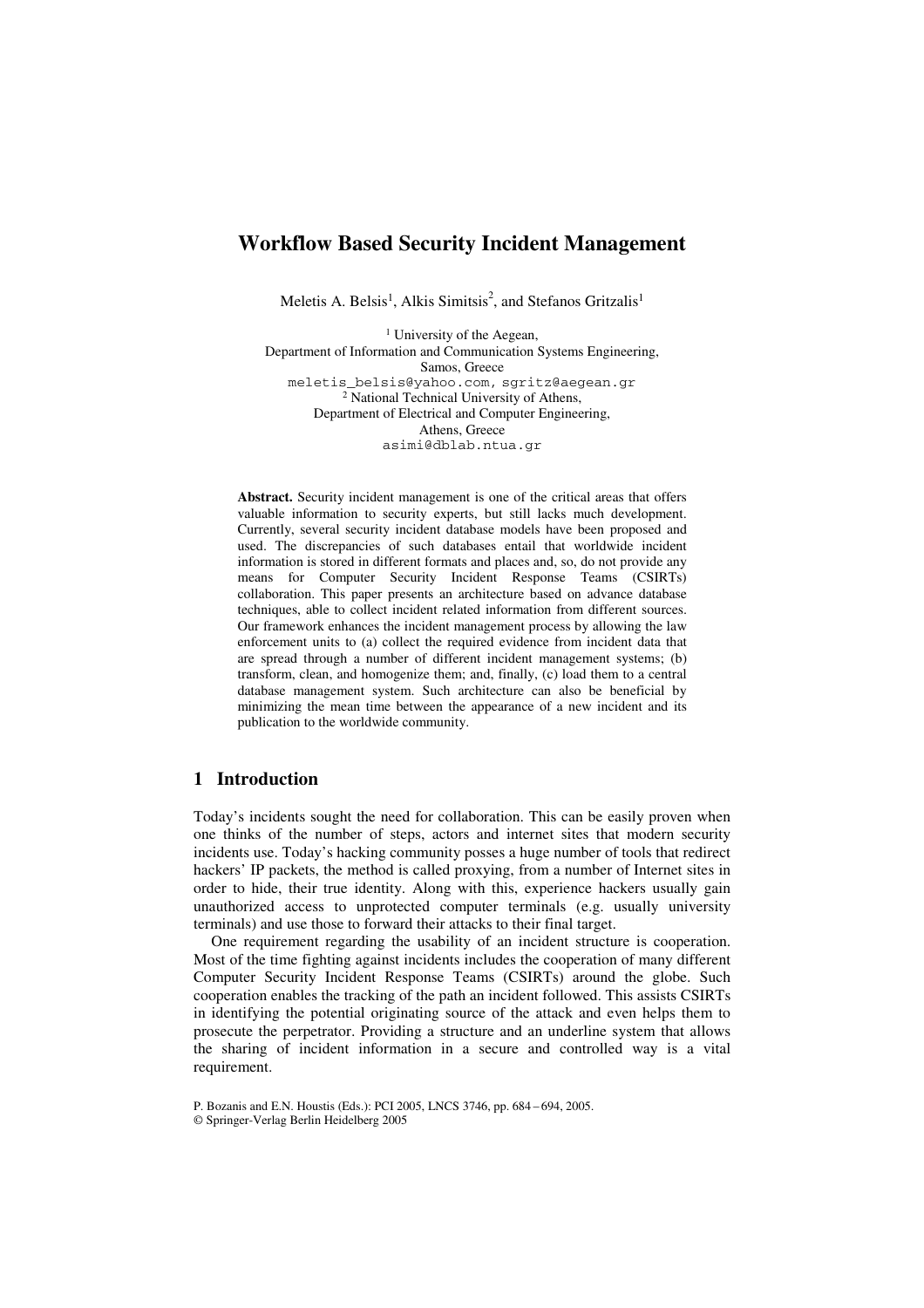Unfortunately, operating such a system is not likely using today's approaches. Modern incident management systems use different approaches and mechanisms to store incident related information (i.e. databases, text files, log files). Enterprises usually deploy their own internal incident management system and most public available CSIRTs use their own models and languages to describe and store incident related data. The semantics of each database differ substantially. The discrepancies of such databases entails that worldwide incident information is stored in different formats and places and, so, does not provide any means for CSIRTs collaboration. Unfortunately, providing a common incident structure is not an easy task. Such an observation is based on the fact that CSIRTs are built for different purposes (i.e., enterprise, department, or country level) and follow different social and technical rules.

At the moment, incident data collection and exchange is usually performed in semi-automated ways; e.g., telephone, email or transport of text files. Such techniques delay the process and usually affect the integrity of the incident data. Deploying a system able to automatically gather, and correlate incident information from a number of places is vital for the security of many organizations.

In this paper, we present a novel centralized incident management system based on advance Extraction Transformation Loading (ETL) database techniques. The proposed system provides a framework for CSIRT collaboration, by shaping the *balkanized model* that current approaches use into *federated model* on which each different incident management teams may hold their own databases, but the system is able to collect and correlate information stored on them. This is performed by allowing the fully automated extraction of incident data from different CSIRTs and storing these in a central incident database. Moreover, while the incident information is stored in a common format, it is possible to further manipulate it, in order to produce full incident descriptions.

In brief, the main contributions of this paper are as follows.

- We employ advance database techniques to tackle the problem of designing a centralized incident database management system.
- We identify the main problems that are underlying the population of a central incident database.
- We propose a method based on ETL workflows for the incremental maintenance of such a centralized database.
- We present a framework for incident correlation in order to keep track of a full attack that its component incidents are stored in different databases.

**Outline.** Section 2 presents the state of the art concerning incident databases. In section 3, we describe a method for the collection of incidents for different databases and their propagation to a central one. Section 4 presents the technology of Extraction-Transformation-Loading workflows. In Section 5, we describe the system architecture for the incident management. Finally, in section 6, we conclude our discussion with a prospect to the future.

## **2 Related Work**

Currently, there are a number of research efforts that propose data models able to store information related to a security incident. These efforts have been developed and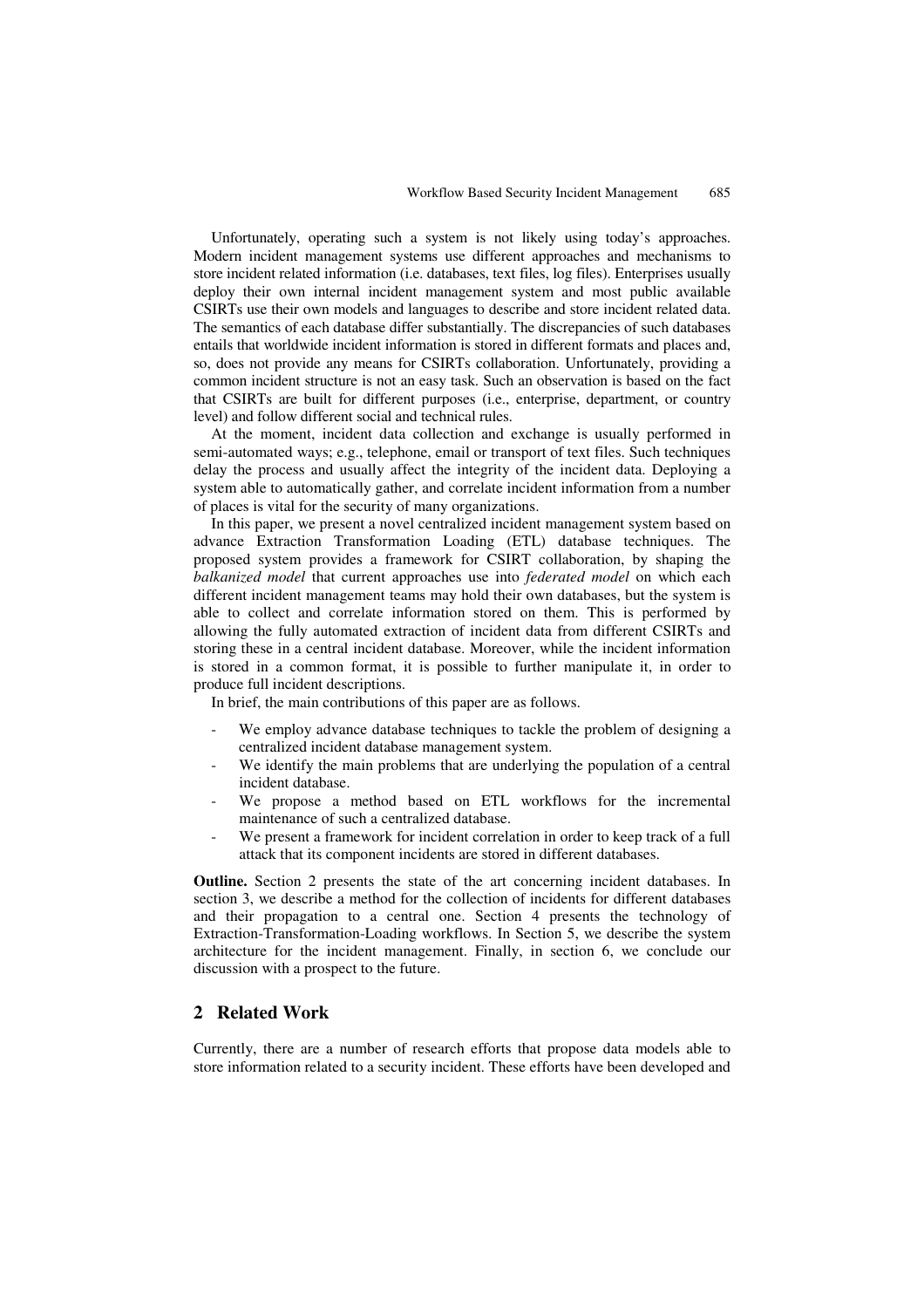used either for internal use by specific organizations or as a common centralized incident database solution. Example of the former efforts include the IBM's VULDA [1] incident database that has been developed and used exclusively by the IBM's Global Security Analysis Lab (GSAL), the IDB from the Ohio State University (OSU) [10] which stores only high level incident information that are based on the TCP/IP protocol, and the numerous databases that are developed to support the CSIRTs around the world (i.e. CERT/CC).

Along with the previous models there is a number of proposals that have been developed as worldwide centralized incident database solutions. The European project S2003 proposed a simple data model that can be used to build a library of security incidents [9]. This model can be used by European Computer Security Incident Response Teams (CSIRTs) as the means of storing data collected from security incidents.

The Incident Data Model [4] provides a centralized incident model that allows both managerial and technical incident related information to be stored while considering an incident a collection of steps.

Another paradigm of a vulnerability database is the Internet – Categorization of Attacks Toolkit (ICAT) developed by NIST [19]. The ICAT database is a Microsoft Access database that can be found on the Internet and includes a number of vulnerability descriptions.

Based on the second category the CERIAS Incident Response Database (CIRDB) [22] from Purdue University provides a database that can be either access on-line or be downloaded and installed for enterprise internal use.

One of the most interesting efforts is the Incident Object Description and Exchange Format (IODEF) [6] developed by the Incident Taxonomy and Description Working Group (TF-CSIRT) which is based on the Intrusion Detection Exchange Format Data Model (IDEFDM). The model was created to assist CSIRTs exchange incident data presented in an XML form. The work on this model has now been concluded and the results have been superseded by the FINE (Format of Incident Report Exchange) model, which is developed by the IETF INCH (Extended Incident Handling) working group [7, 5].

The Open Vulnerability and Assessment Language (OVAL) [21] provides a common ground on which vulnerability assessment tools can be developed. OVAL comprises three different XML schemas: (a) the System Characteristics Schema records the characteristics of a system; (b) the Definition Schema stores specific vulnerabilities, patches and compliance definitions; and (c) the Results Schema keeps track of the information produced by the vulnerability analysis. The OVAL community has already produced a Definition Interpreter which gathers the specific characteristics of a system and compares them against an OVAL Definition in order to produce a Result File that contains specific vulnerabilities of the aforementioned system. OVAL results are used to allow the exchange of the security related information among experts and system developers. Such a common understanding of system and vulnerability specifics enhance the sharing of security related information and accelerate the incident response process.

Unfortunately, the use of current designs, with possibly the exception of the IODEF and the OVAL, leaves little, if any opportunities for collaboration among different incident management teams. Clearly, the current luck of cooperation greatly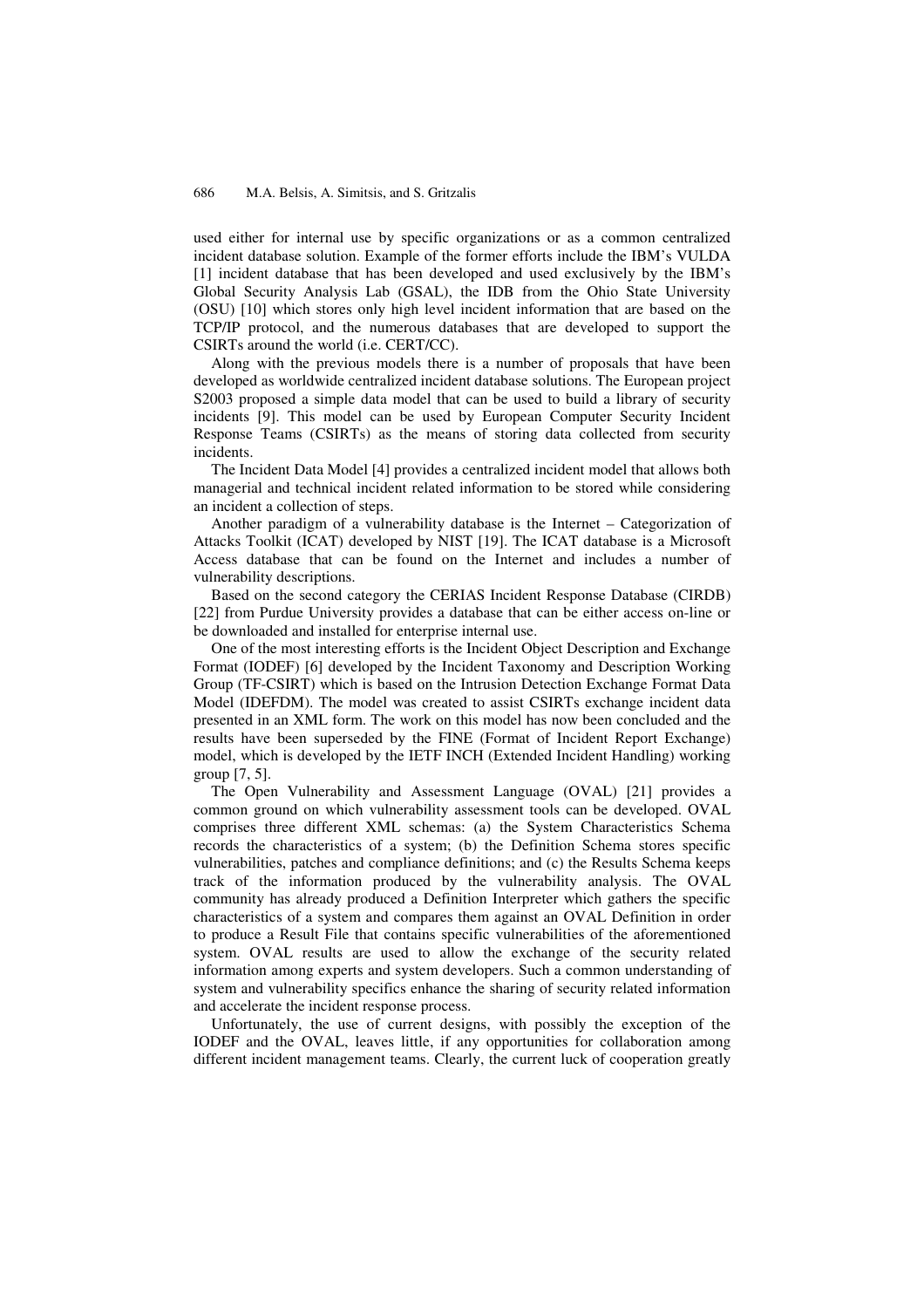delays the process of identifying the perpetrators that organized an attack. The existent ways of performing such collaboration is using manual procedures, which inherit many problems. These are associated with the facts that not all people are native English speaking and that humans usually use different expressions to express the same incident. The integrity of an incident record could be greatly jeopardized by the previous facts.

### **3 Incident Collection**

Collecting incident information from different databases includes providing solutions to a number of challenges. These challenges relate with several technicalities of a database system; e.g., the type and size of database fields, as well as, with further logic on deciding the incidents that can be grouped as steps in a common incident record.



**Fig. 1.** Collecting and correlating incident information

To motivate our discussion consider the case depicted in Fig. 1 that involves incident records of two different incident management systems S1 and S2, and a centralized incident database C. The first record stored in an incident database S1, is presented as it is recorded in the 'European S2004 Incident Database'. The second one stored in a flat file S2, is presented as it is recorded in the 'CIRDB' database. This scenario concerns the population of C by collecting data from both  $\mathfrak{S}1$  and  $\mathfrak{S}2$ .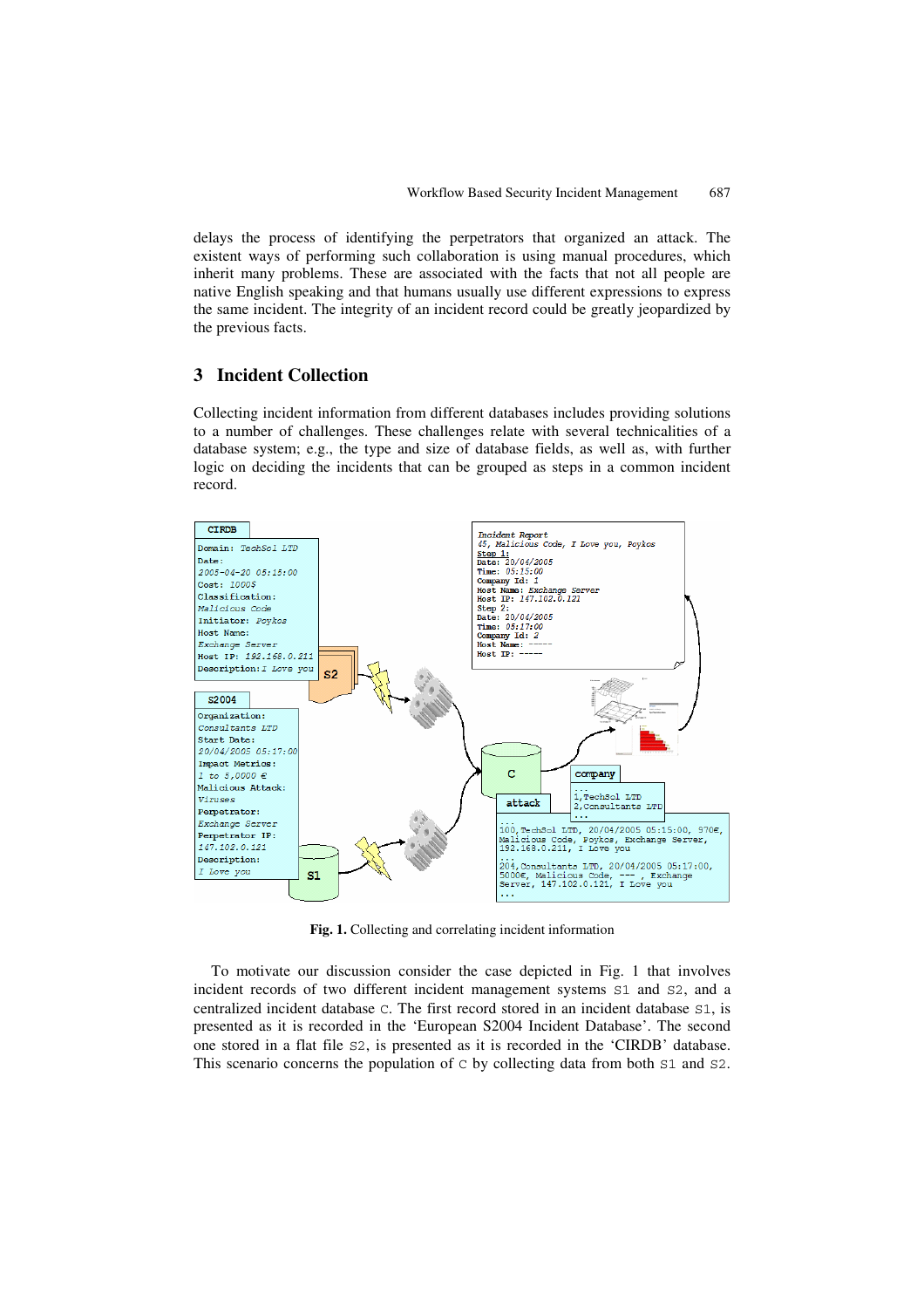#### 688 M.A. Belsis, A. Simitsis, and S. Gritzalis

The centralized database C contains homogenized incident information. Thus, it is eligible to apply further business analysis with data mining techniques in order to discover similarities and relations between the incident records.

In summary, by collecting, cleaning, transforming, and homogenizing distinct incident records from different incident sources, the system is able to identify that some of these are actually steps of the same incident. For instance, in Fig. 1 the correlation of the two source incident records results to the existence of an instance that involves a hacker nickname Poykos which emails an infected attachment with the I Love you virus to a company named TechSol LTD and more specific to the company's Exchange server with IP address 192.168.0.211. Then, this server retransmits the infected email two minutes later to a company named Consultants LTD. The overall cost of the incident is estimated up to 5970 $\varepsilon$ .

A careful examination of such scenarios results in a list of problems that we have to deal with, in order to populate a centralized incident database. In terms of the transformation tasks, we can categorize the problem in two main classes of problems [17]: conflicts and problems at the schema level, and, data level transformations (i.e., at the instance level). In more detail, we have to tackle the following problems.

- *1. Naming conflicts*. The same name is used for different objects (homonyms) or different names are used for the same object (synonyms). Observe in Fig. 1, that attributes Impact Metrics (S2004) and Cost (CIRDB) represent the same real world entity that describes the cost of a certain incident.
- *2. Structural conflicts.* One must deal with different representations of the same object in different sources.
- *3. Data formatting*. Equivalent data values are stored in different format into the incident databases. Observe in Fig. 1 the cost values: S2004 incident database stores costs as a range of values in Euro currency, while CIRDB stores costs as single values in Dollars.
- *4. String Problems*. A major challenge is the cleaning and the homogenization of string data, e.g., data that stands for addresses, acronyms, names etc. Usually, the approaches for the solution of this problem include the application of regular expressions (e.g., using Perl programs) for the normalization of string data to a set of 'reference' values. For instance, consider the cases of 'Hewlett Packard', 'HP' or even 'Hioulet Pakard' where their respective value in the centralized database for all three cases can be 'HP'.

In addition, there are a lot of variations of data-level conflicts across sources: duplicated or contradicting records, different value representations, different interpretation of the values (e.g., measurement units Dollar vs. Euro), different aggregation levels (e.g., attacks per company department vs. attacks per company) or reference to different points in time (e.g. current attacks as of yesterday for source 1 vs. as of last week for source 2). The list is enriched by low-level technical problems like data type conversions, applying format masks, assigning fields to a sequence number, substituting constants, setting values to NULL or DEFAULT based on a condition, or using simple SQL operators; e.g., UPPER, TRUNC, and SUBSTR.

Moreover, a crucial issue is that the population of the centralized database should be executed in an incremental fashion. Obviously, the time window for the population of the centralized database is rather too small to repeat the same job more than once.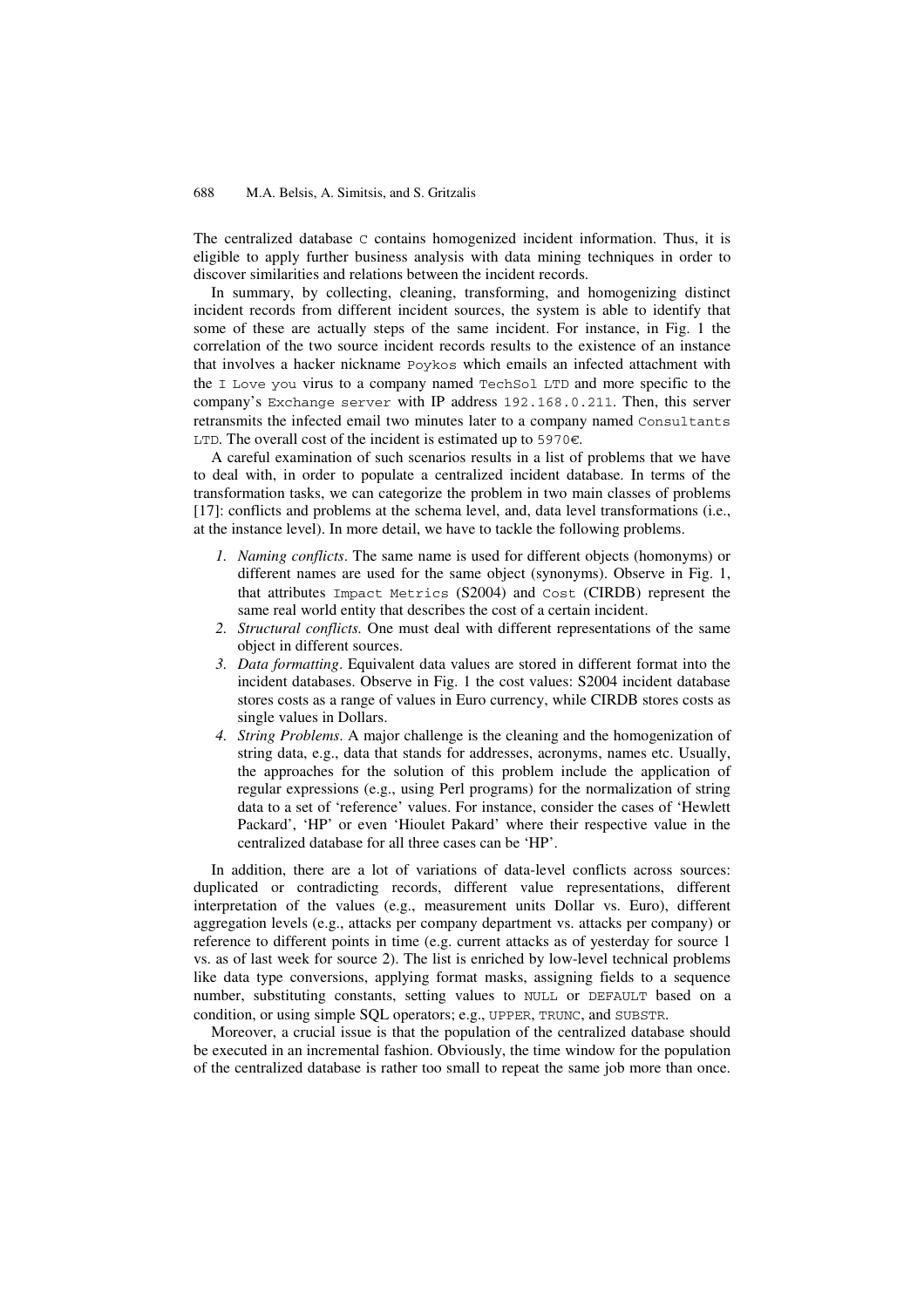Thus, instead of extracting, transforming, and loading the same data, we choose to employ this procedure only on those incident records that have been changed during the last execution of the process. So, this means that we are interested only to the (a) newly inserted, (b) updated, and (c) deleted incident data.

In order to deal with such problems, we use advance database techniques. The Extraction-Transformation-Loading (ETL) workflows can be used to facilitate the population of a centralized incident database from several different incident databases. Thus, before proceeding to the presentation of system architecture that concretely deals with the aforementioned problems, we present in brief the technology of the ETL workflows.

### **4 Extraction – Transformation – Loading (ETL) Workflows**

The integration of data from several sources to a centralized database management system is a well-studied subject in the field of databases [17]. The practice in realworld environments has shown that the integration problem is more complicated and involves complex operational processes, in order to clean, homogenize and customize the data as the management requirements demand. Recently, both researchers [11, 24, 25, 28] and practitioners [16] have started to study the problem of the collection of data from several sources (e.g., databases, flat files, web), their transformation and cleaning, and finally, their loading to a central database called *Data Warehouse* (DW) in order to facilitate business analysis in large organizations.

These operational processes normally compose a labor intensive workflow and constitute an integral part of the back-stage of data warehouse architectures, where the collection, extraction, cleaning, transformation, and transport of data takes place, in order to populate the central database. To deal with this workflow specialized tools are already available in the market, under the general title ETL tools [13, 14, 18, 20].

*Extraction-Transformation-Loading* (ETL) tools are pieces of software responsible for the extraction of data from several sources, their cleansing, their customization, their transformation in order to fit business needs, and finally, their loading into a central database. To give a general idea of the functionality of these tools we mention their most prominent tasks, which include: (a) the *identification* of relevant information at the source side; (b) the *extraction* of this information; (c) the *transportation* of this information to the Data Staging Area (DSA), where all the transformations take place; (d) the *transformation*, (i.e., customization and integration) of the information coming from multiple sources into a common format; (e) the *cleaning* of the resulting data set, on the basis of database and business rules; and (f) the *propagation* and *loading* of the data to the central data warehouse.

In Fig.2, we abstractly describe the general framework for ETL workflows. In the left side, we can observe the original data stores (Sources) that are involved in the overall process. Typically, data sources are relational databases and files. The data from these sources are extracted by specialized routines or tools, which provide either complete snapshots or differentials of the data sources. Then, these data are propagated to the data staging area (DSA) where they are transformed and cleaned before being loaded into the data warehouse. Intermediate results, again in the form of (mostly) files or relational tables are part of the data staging area. The central database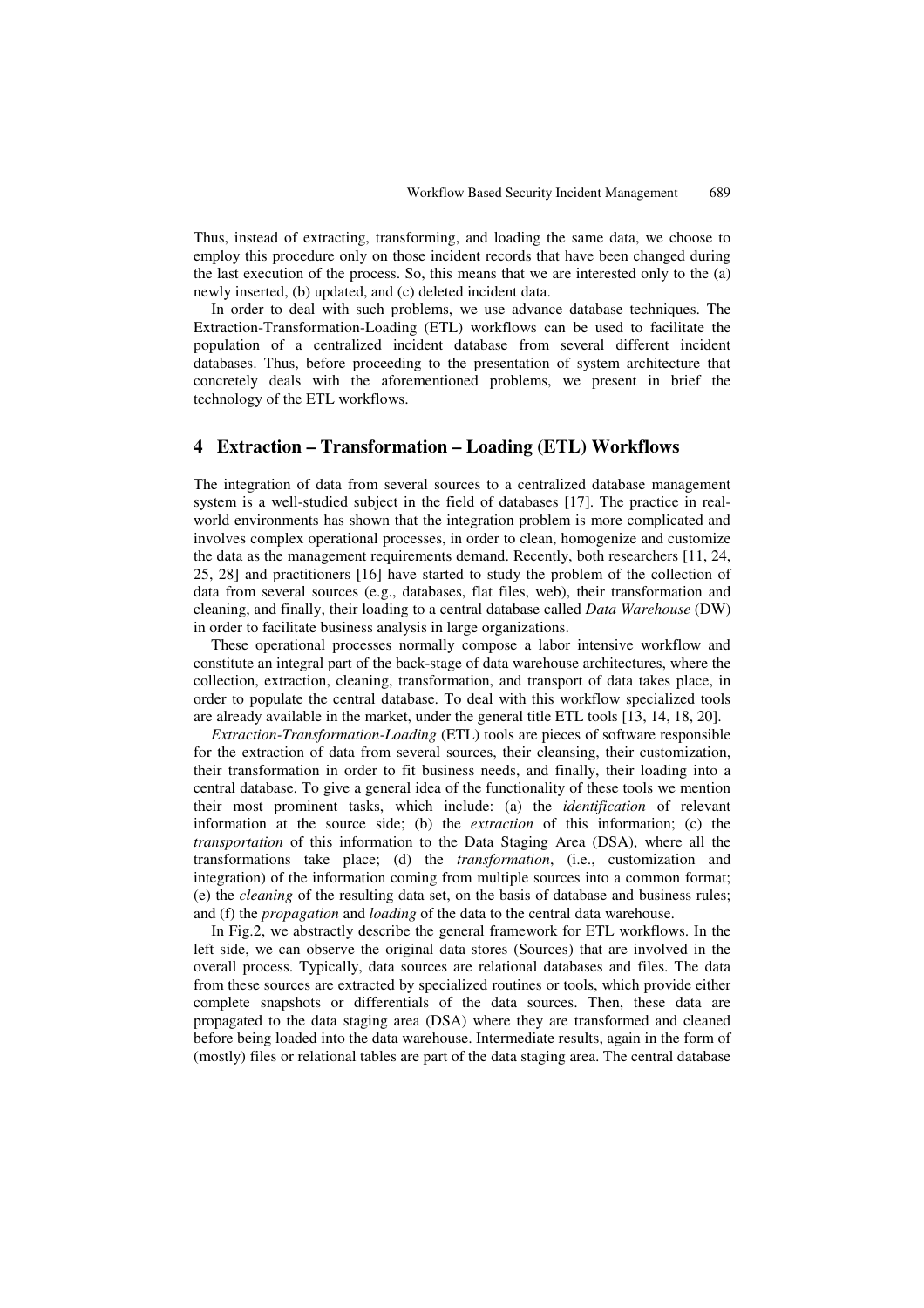DW is depicted in the right part of Fig. 2 and comprises the target data stores. The loading of the central warehouse is performed from the loading activities depicted in the right side before the DW data store.



**Fig. 2.** The environment of Extraction-Transformation-Loading workflows

Several research efforts stress the fact that ETL workflows can be used to an area broader than just the data warehousing. Specifically, in [25, 26, 27] the authors describe ETL workflows as a generic framework, called ARKTOS II, capable to represent any process that can be modeled as an ETL workflow, through a customizable and extensible model that comprises a design tool, template transformations, a metadata repository, and an optimizer. In this work, we built upon the state of the art concerning ETL workflows. We reuse the modeling constructs of ARKTOS II upon which we subsequently proceed to build our contribution.

### **5 System Architecture**

The management system proposed is based on the Common Object Request Broker Architecture (CORBA) architecture. Currently a number of research publications have proposed the use of CORBA to access databases [3, 2, 8]. Using CORBA the system allows for a number of client applications to access the incident database. The ability of adding new services and allow clients to dynamically discover them using the CORBA's DII is crucial.

A vital requirement for any such incident management system is security [12]. Such incident information could become a valuable tool for adversaries all over the world. For the current stage of this research, it has been agreed that only law enforcement units will be able to access the incident database. In later stages, the system will became available to the public in a way that does not sacrifice the confidentiality or the integrity of the incident data.

The system provides access control and encryption using the SSL/TLS protocol. TLS is selected because it is an already widely deployed security protocol and the computing community already has a number of implementations. The protocol in conjunction with client and server side certificates allows for strong access control,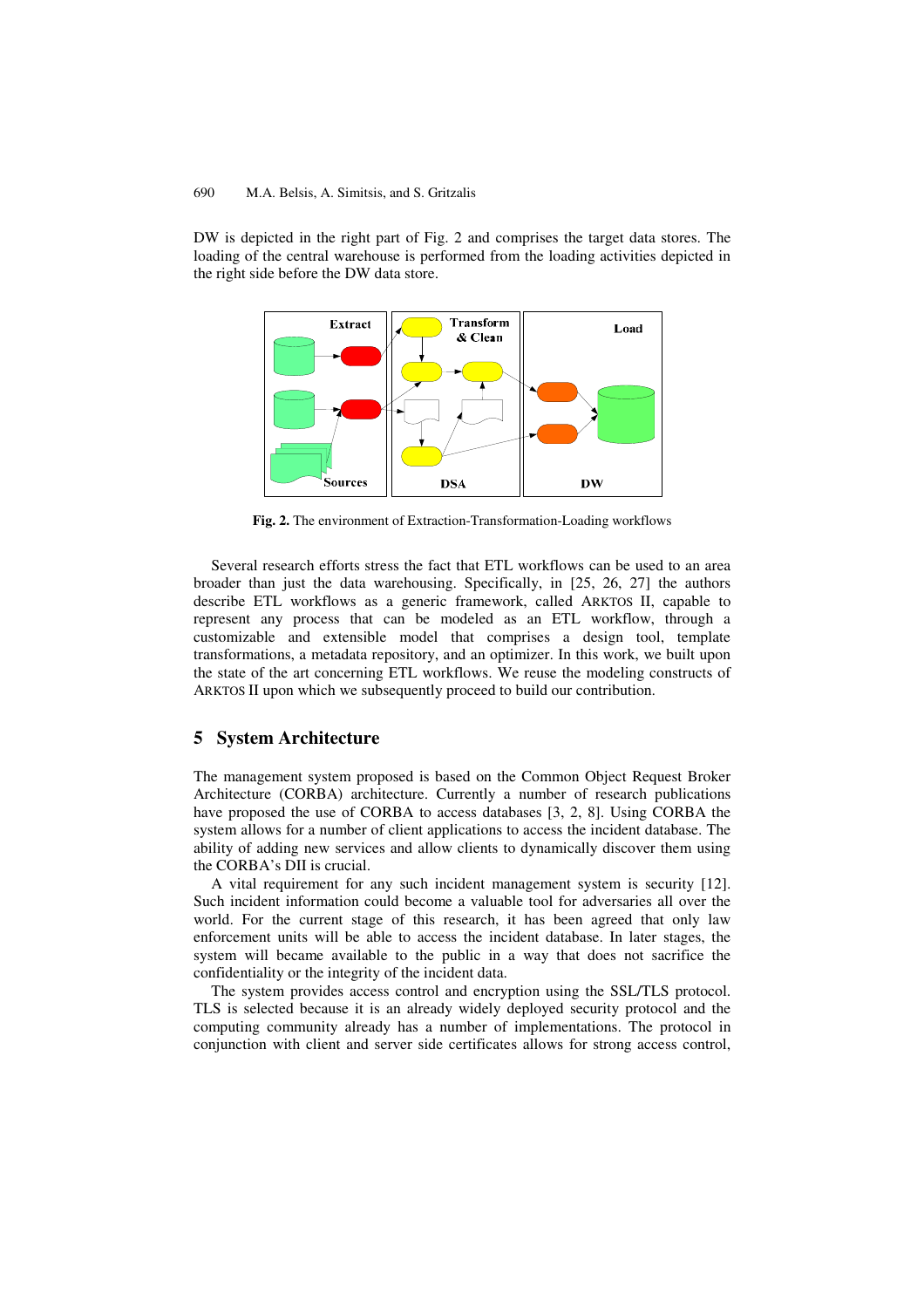confidentiality and integrity to be applied. Along with this there are a number of the CORBA Security implementations based on the SSL/TLS protocol.

Every CSIRT wishing to participate must obtain a digital certificate. Both client and server side certificate are exchanged to force authentication and access control. The CSIRTs certificates (Fig.3) are used to ensure that data are collected only from trusted sources and thus the integrity and non repudiation properties are ensured. During the initiation of the ETL process a handshake agreement is performed. The handshake is performed using the digital certificates enabling the authentication and key exchange process work. The incident data are then encrypted/decrypted using a session key (Skey). The X.509 certificates include the access rights that the holder posses on the incident data.

Registered law enforcement organisations can contact the DBMS system to access full incident records stored in the database, by sending their digital certificates (Fig.3). This can be performed through a WEB based interface or through custom developed clients. To enable access through the WEB, law enforcement units need to download a java client from the system's WEB site. The client will then perform CORBA's structured requests to the Incident management system. The process of accessing the system is described below:

- *1. Web Browser downloads HTML page*. In this case, the page includes references to embedded java applets.
- *2. Web browser retrieves Java applet from HTTP server*. The Http server retrieves the applet and downloads it to the browser in the form of byte codes.
- *3. Web Browser loads applet*. The applet is first run through the java run time security engine (i.e. checks the applet for suspicious code) and then loaded into memory.
- *4. Applet invokes CORBA server Objects*. The Java applet can include IDLgenerated client stubs, which let it invoke objects on the ORB server. Alternatively, the applet can use the CORBA DII to generate server requests "on-the-fly". The session between the Java applet and the CORBA server objects will persist until either side decides to disconnect

The Certification Server is responsible for creating, signing and revoking the certificates. To revoke certificates the pull model is used. Each client and the server have to pull the Certification Revocation List (CRL) from the server.

We model the collection of data from a number of incident databases and their propagation to a centralized incident database as an ETL workflow.

It is possible to determine typical tasks that take place during the transformation and cleaning phase of the population of a central database. We adopt the approach of [23] and we further detail this phase in the following tasks: (a) incident data analysis; (b) definition of transformation workflow and mapping rules; (c) verification; (d) transformation; and (e) backflow of cleaned incident data.

After, collecting the incident data from the databases and store them in a common format, the system has to decide if and which of these belong to a specific incident, and which aren't. This decision is based on the fact that attacks belonging to the same incident have common fields, especially in the section of the target and source IP addresses. To facilitate this procedure, further business analysis with the application of data mining techniques can be applied.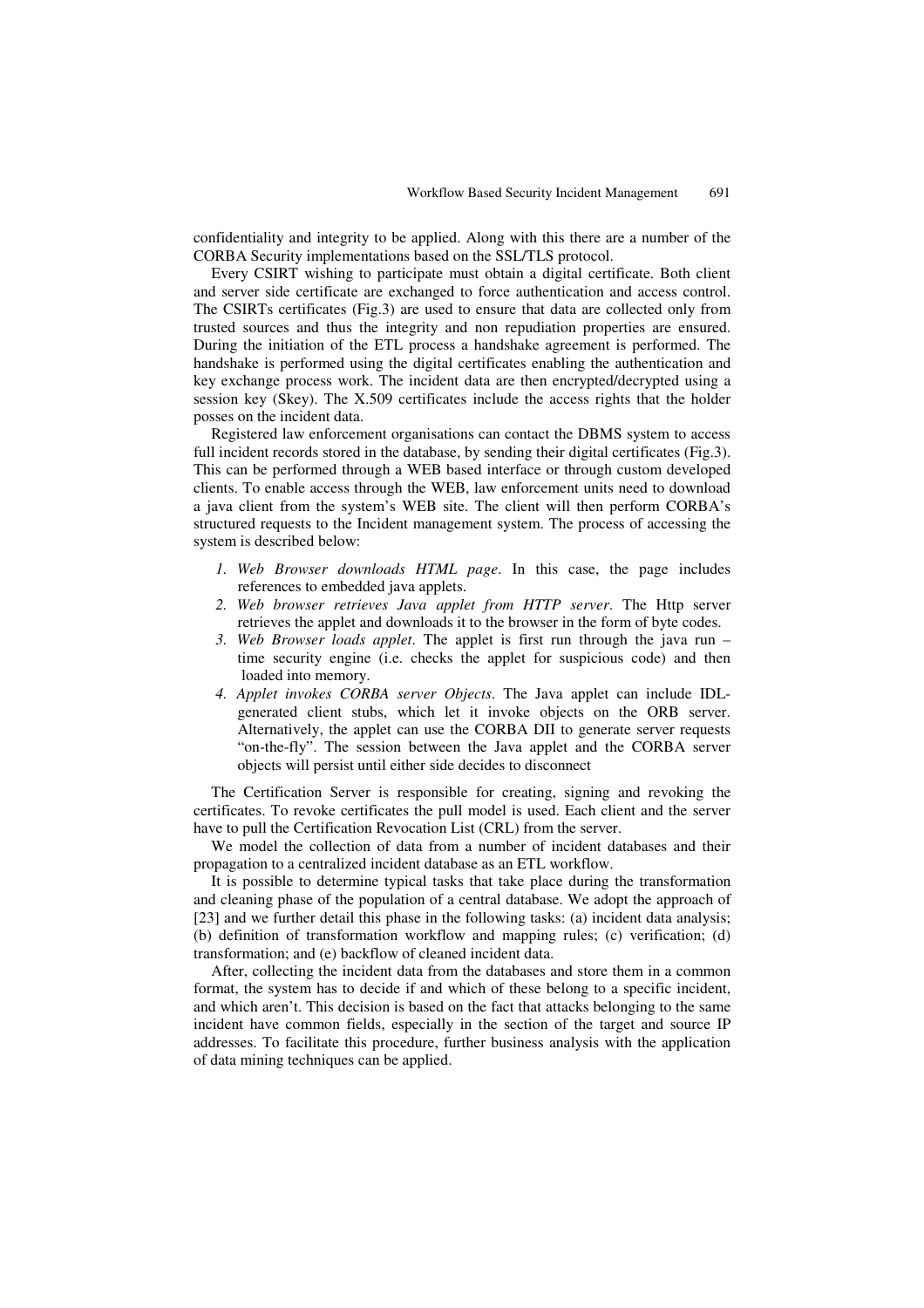

**Fig. 3.** System architecture for incident correlation

The system runs the ETL process on a daily bases to collect the required incident information. Usually, such procedures are executed during the night, to avoid overload the incident databases with an extra operational cost.

The structure of the centralized incident database is orthogonal to the usage of the ETL workflow. However, we propose the model described in [4] as the model of the centralized incident database due to the fact that it is developed in order to be a general incident database and thus can store a wide number of incident managerial and technical data. Along with that, this model considers an incident not as a one step process. The model is able to record all data associated with every step an incident include. Such consideration and structure will allow us to store incident records collected from different CSIRTs as steps of the same incident. For lack of space, we refer the interested user to [4] for a complete analysis of the incident model.

#### **6 Conclusions and Future Work**

In this work, we have provided a framework for automated incident management. We have presented an architecture based in advance database techniques able to collect and correlate incident related information from different sources. Our framework enhances the incident management process by allowing the law enforcement units to (a) collect the required evidence from incident data that are spread through a number of different incident management systems; (b) transform, clean, and homogenize them; and, finally, (c) load them to a central database management system. In that way, we provide a common representation of security incidents and thus, we minimize the mean time between the appearance of a new incident and its publication to the worldwide community.

As far as future work is concerned, we are currently working on the optimization of incident correlation procedure by optimizing the ETL process for the population of the centralized incident database. Also, we are interested in finding optimized methods for the correlation of incident data in the central database through the usage of data mining techniques. Finally, a challenge will be the personalized access of the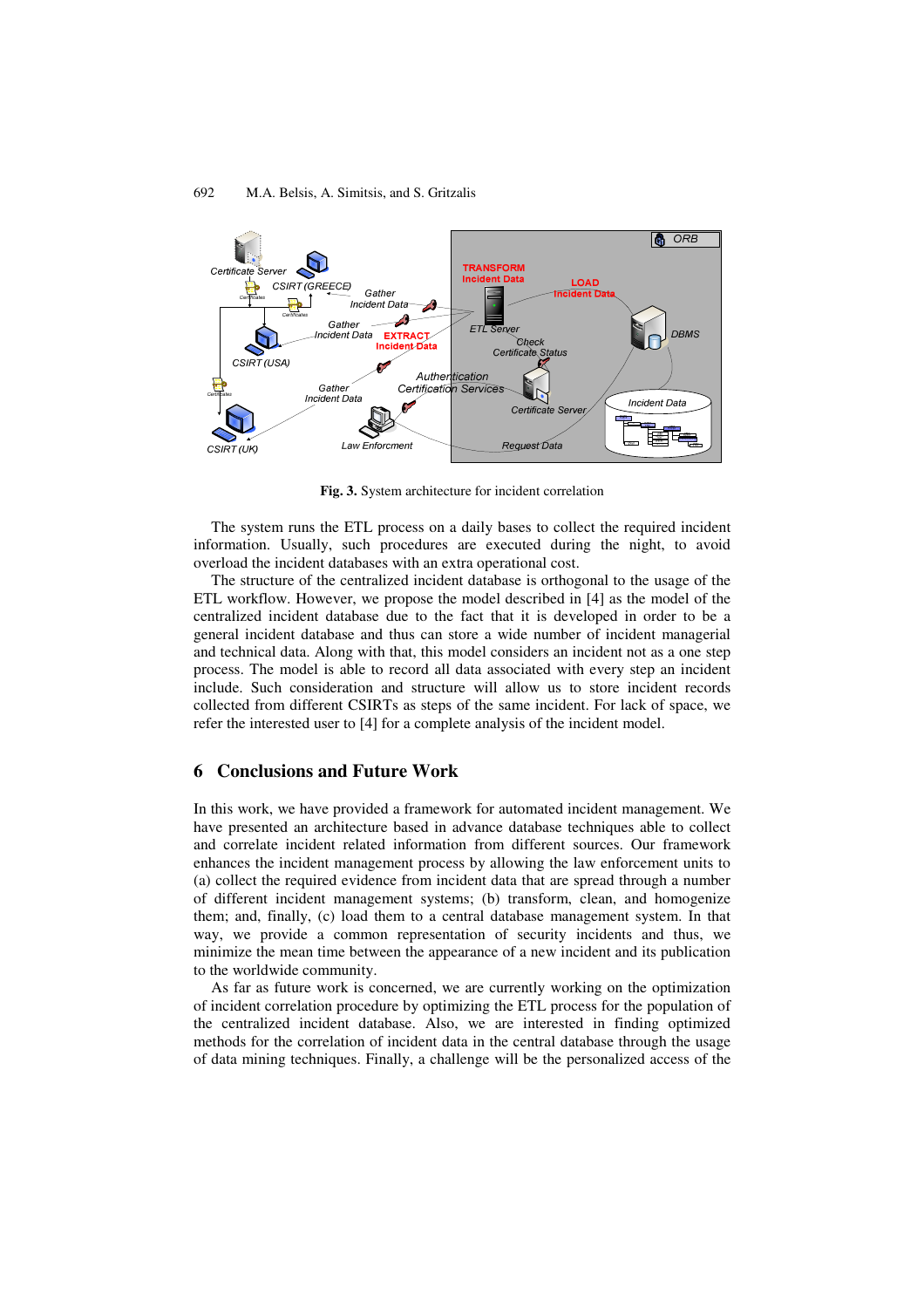central incident database, in the sense of [15], for different levels of authorization allowing not just the law enforcement units, but, also, a number of different user types to access part of the stored incident data.

#### **Acknowledgments**

This work is co-funded by the European Social Fund (75%) and National Resources (25%) - Operational Program for Educational and Vocational Training II (EPEAEK II) and particularly the Program PYTHAGORAS.

#### **References**

- [1] D. Alessandri, M. Dacier. VulDa. A Vulnerability Database. In Proceedings of the 2<sup>nd</sup> Workshop on Research with Security Vulnerability Databases, 1999.
- [2] B. Athman, B. Benatallah, M. Ouzzani, H. Lily. Using Java and CORBA for Implementing Internet Databases. In Proceedings of the  $15<sup>th</sup>$  International Conference on Data Engineering (ICDE'99), pp.218-227, 1999.
- [3] B. Athman, B. Benatallah, L. Hendra, J. Beard, S. Kevin, O. Mourad. World Wide Database-Integrating the Web, CORBA and Databases. In Proceedings of the ACM SIGMOD Conference (SIGMOD'99), pp. 594-596, 1999.
- [4] M. Belsis, L. Smalov. Building an Enterprise IT Security Management System. In Proceedings of the 18th IFIP International Conference on Information Security, Athens, Greece, 2003.
- [5] D. Corner. IDMEF-"Lingua Franca" for Security Incident Management. SANS GIAC Security Certification, V.1.4b, 2003.
- [6] Y. Demechenko. Incident Object Description and Exchange Format Data Model and Extensible Markup Language (XML)*.* Internet Draft, 2001.
- [7] Y. Demchenko, H. Ohno, G. Keeni. Requirements for Format for Incident Report Exchange (FINE) (draft-ietf-inch-requirements-00.txt), 2003.
- [8] K. Ebru, O. Gokhan, D. Cevdet, K. Nihan, K. Pinal, D. Asuman. Experiences in Using CORBA for a Multidatabase Implementation. In Proceedings of the  $6<sup>th</sup>$  International Workshop on Database and Expert System Applications, London, 1995.
- [9] Commission of the European Communities Security Investigations Projects. Project S2003-Incident Reporting a European Structure "Final Feasibility and Strategy Report". Report No19733, version 1.0., 1992.
- [10] M. Fullmer, S. Romig. The OSU Flow-Tools Package and Cisco NetFlow Logs. In Proceedings of the 14<sup>th</sup> Systems Administration Conference, pp. 291-303, 2000.
- [11] H. Galhardas, D. Florescu, D. Shasha and E. Simon. Ajax: An Extensible Data Cleaning Tool. In Proceedings of ACM SIGMOD (SIGMOD'00), pp. 590, Texas, USA, 2000.
- [12] S. Gritzalis, D. Spinellis. Addressing Threats and Security Issues in World Wide Web Technology. In Proceedings of CMS '97 3rd IFIP TC6/TC11 International Joint Working Conference on Communications & Multimedia Security, IFIP, Chapman & Hall, pp.33- 46, 1997.
- [13] IBM. IBM Data Warehouse Manager. Available at: www-3.ibm.com/software/data/db2/ datawarehouse
- [14] Informatica. PowerCenter. Available at: www.informatica.com/products/data+integration/ power-center/default.htm